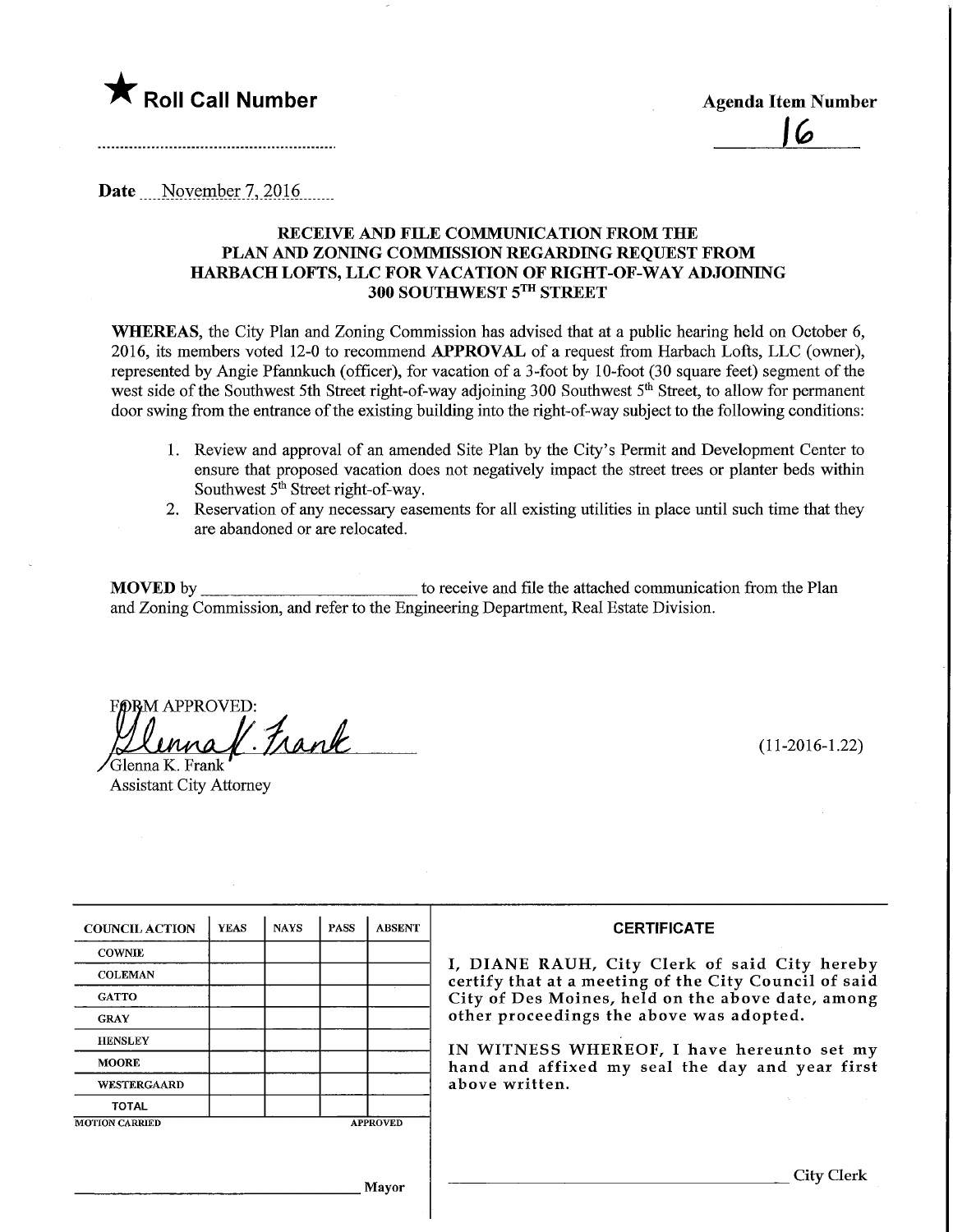| Harbach Lofts, LLC (owner) 300 Southwest 5th Street, represented by Angie |                                                                          |                                                                                                                                                                                                                                                                            |                                                                                                                                                                                     |        |              |                                                       | File # |              |              |  |
|---------------------------------------------------------------------------|--------------------------------------------------------------------------|----------------------------------------------------------------------------------------------------------------------------------------------------------------------------------------------------------------------------------------------------------------------------|-------------------------------------------------------------------------------------------------------------------------------------------------------------------------------------|--------|--------------|-------------------------------------------------------|--------|--------------|--------------|--|
| Pfannkuch (officer),                                                      |                                                                          |                                                                                                                                                                                                                                                                            |                                                                                                                                                                                     |        |              |                                                       |        |              | 11-2016-1.22 |  |
| <b>Description</b><br>of Action                                           |                                                                          | Approval of a request for vacation of a 3-foot by 10-foot (30 square feet) segment of the west<br>side of the Southwest 5th Street Right-Of-Way (ROW) adjoining the subject property, to allow<br>for permanent door swing from the entrance of the building into the ROW. |                                                                                                                                                                                     |        |              |                                                       |        |              |              |  |
| <b>PlanDSM Future Land Use</b>                                            |                                                                          |                                                                                                                                                                                                                                                                            | Current: Downtown Mixed Use.<br>Proposed: N/A.                                                                                                                                      |        |              |                                                       |        |              |              |  |
| <b>Mobilizing Tomorrow</b><br><b>Transportation Plan</b>                  |                                                                          |                                                                                                                                                                                                                                                                            | No planned improvements.                                                                                                                                                            |        |              |                                                       |        |              |              |  |
| <b>Current Zoning District</b>                                            |                                                                          |                                                                                                                                                                                                                                                                            | "C-3R" Central Business Mixed-Residential District, "GGP" Gambling Games<br>Prohibition District, "D-O" Downtown Overlay District and "FSO" Freestanding<br>Signs Overlay District. |        |              |                                                       |        |              |              |  |
| <b>Proposed Zoning District</b>                                           |                                                                          |                                                                                                                                                                                                                                                                            | N/A.                                                                                                                                                                                |        |              |                                                       |        |              |              |  |
| <b>Consent Card Responses</b><br>Inside Area<br>Outside Area              |                                                                          |                                                                                                                                                                                                                                                                            | In Favor                                                                                                                                                                            |        | Not In Favor | Undetermined                                          |        | % Opposition |              |  |
|                                                                           | <b>Plan and Zoning</b><br>Approval<br><b>Commission Action</b><br>Denial |                                                                                                                                                                                                                                                                            |                                                                                                                                                                                     | $12-0$ |              | Required 6/7 Vote of<br>Yes<br>the City Council<br>No |        | х            |              |  |

Harbach Lofts, LLC, 300 Southwest 5th Street 11-2016-1.22 11-2016-1.22

ŧ

)(.



 $\overline{\phantom{a}}$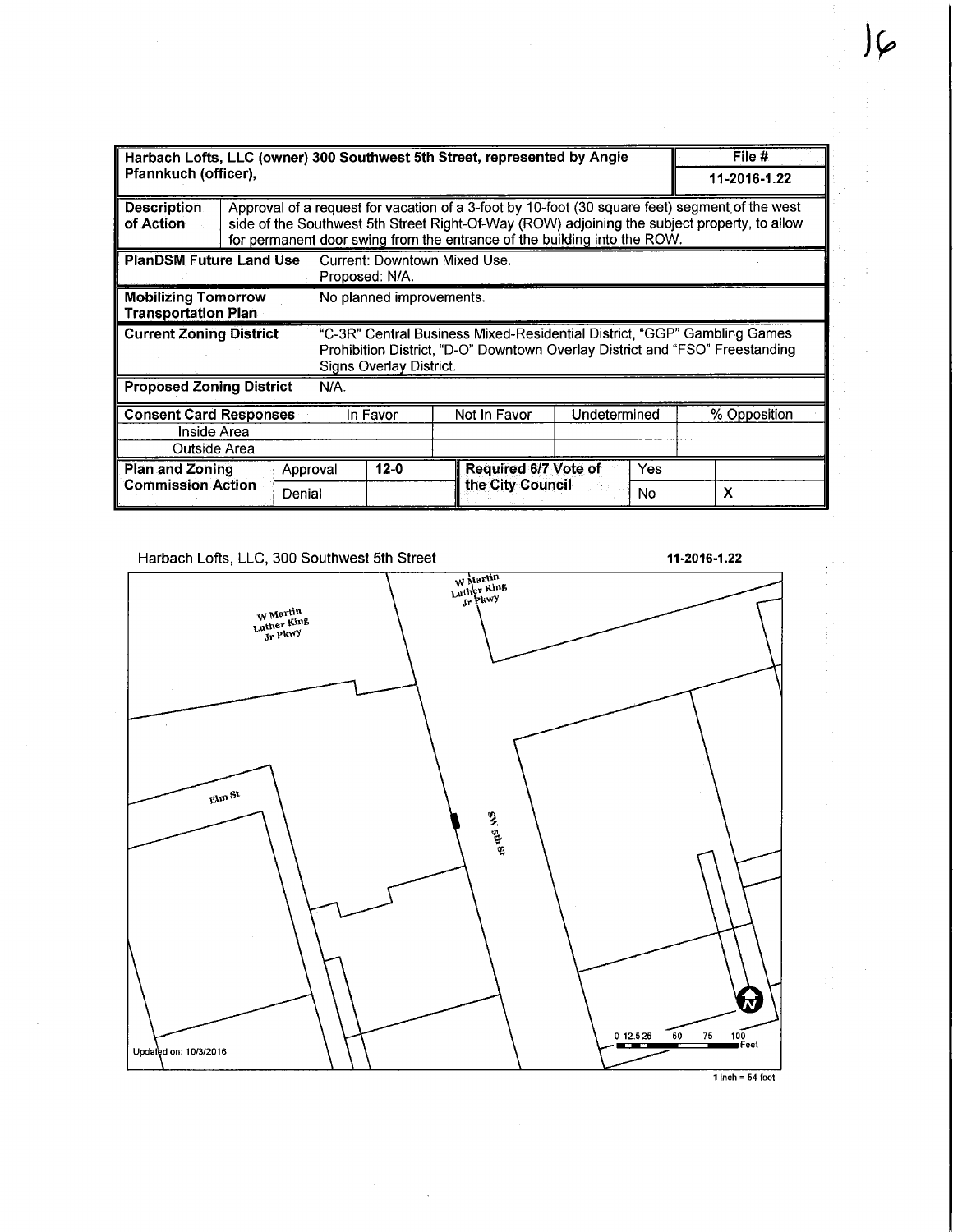

October 27, 2016

Honorable Mayor and City Council City of Des Moines, Iowa

### Members:

Communication from the City Plan and Zoning Commission advising that at their meeting held October 20, 2016, the following action was taken regarding a request from Harbach Lofts, LLC (owner) 300 Southwest 5th Street, represented by Angie Pfannkuch (officer), for vacation of a 3-foot by 10-foot (30 square feet) segment of the west side of the Southwest 5th Street Right-Of-Way (ROW) adjoining the subject property, to allow for permanent door swing from the entrance of the building into the ROW.

# COMMISSION RECOMMENDATION:

| <b>Commission Action:</b> | Yes | <b>Nays</b> | Pass | Absent |
|---------------------------|-----|-------------|------|--------|
| <b>Francis Boggus</b>     |     |             |      | Χ      |
| Dory Briles               | Χ   |             |      |        |
| JoAnne Corigliano         | Χ   |             |      |        |
| David Courard-Hauri       | Χ   |             |      |        |
| <b>Jacqueline Easley</b>  | Х   |             |      |        |
| <b>Jann Freed</b>         |     |             |      | Х      |
| John "Jack" Hilmes        | Х   |             |      |        |
| Carolyn Jenison           | Χ   |             |      |        |
| Greg Jones                | Χ   |             |      |        |
| <b>William Page</b>       | Χ   |             |      |        |
| <b>Mike Simonson</b>      | Χ   |             |      |        |
| <b>Steve Wallace</b>      | Χ   |             |      |        |
| <b>Greg Wattier</b>       | Х   |             |      |        |

After public hearing, the members voted 12-0 as follows:

APPROVAL of the requested vacation subject to the following conditions. (11-2016-1.22)

- 1. Review and approval of an amended Site Plan by the City's Permit and Development Center to ensure that proposed vacation does not negatively impact the street trees or planter beds within Southwest 5th Street Right-of-Way.
- 2. Reservation of any necessary easements for all existing utilities in place until such time that they are abandoned or are relocated.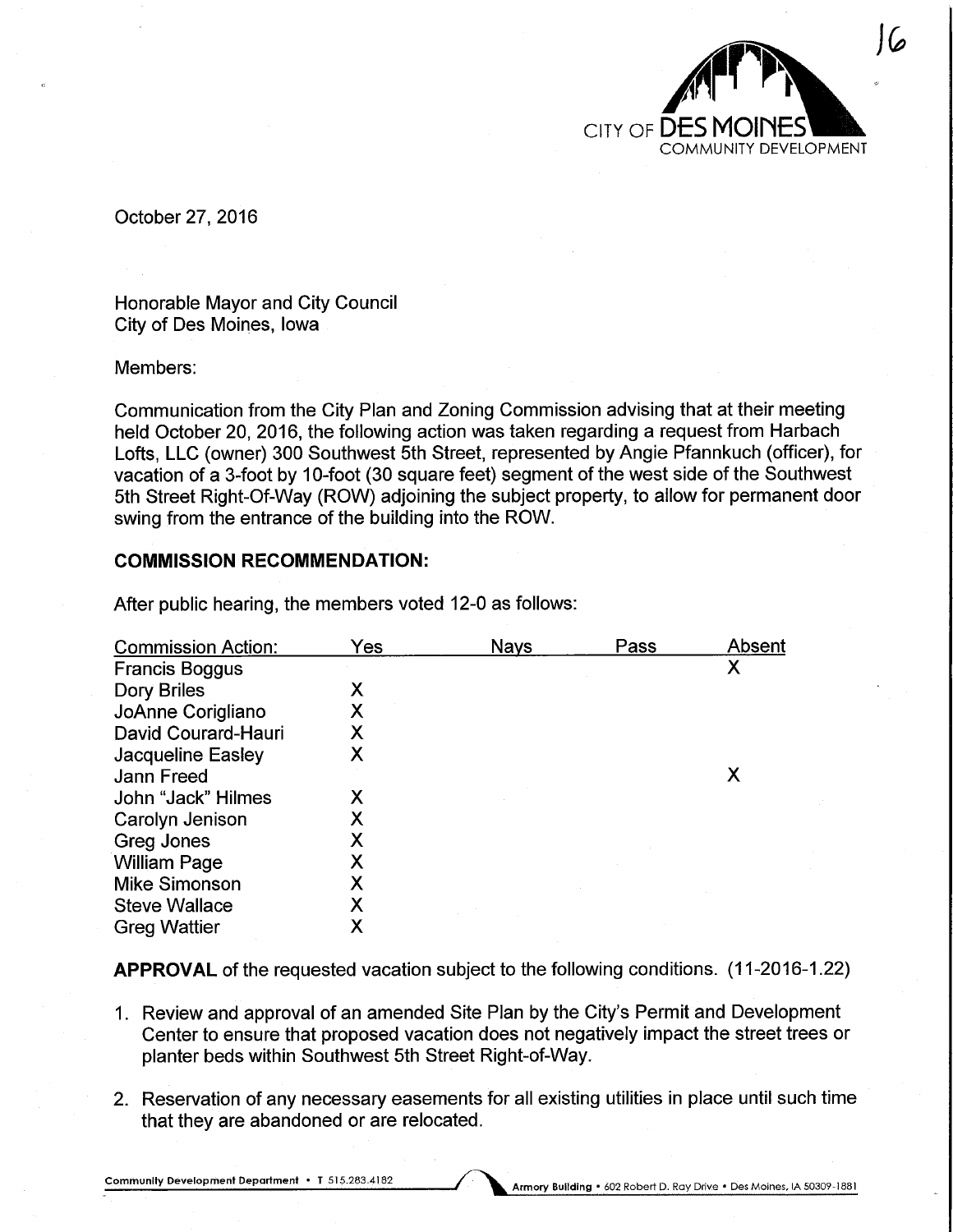# RECOMMENDATION TO THE P&Z COMMISSION

Staff recommends approval of the requested vacation subject to the following conditions:

- 1. Review and approval of an amended Site Plan by the City's Permit and Development Center to ensure that proposed vacation does not negatively impact the street trees or planter beds within Southwest 5th Street Right-of-Way.
- 2. Reservation of any necessary easements for all existing utilities in place until such time that they are abandoned or are relocated.

# STAFF REPORT TO THE PLANNING COMMISSION

#### I. GENERAL INFORMATION

- 1. Purpose of Request: The applicant is requesting vacation of a 3-foot wide segment of Right-of-Way along the east facade of the structure to allow the existing double-doors at the entrance of the building to swing into the Right-of-Way. According to the application, the developer is required to maintain the placement and swing of the existing double doors in order to comply with the requirements for historic tax credits.
- 2. Size of Site: 3-foot by 10-foot (30 square feet) segment of Southwest 5<sup>th</sup> Street Rightof-Way.
- 3. Existing Zoning (site): "C-3R" Central Business District Mixed Residential, "D-0" Downtown Overlay District, "GGP" Gambling Games Prohibition Overlay District and "FSO" Freestanding Sign Overlay District.
- 4. Existing Land Use (site): Right-of-Way adjoining a 5-story warehouse building being converted to a multiple-family residential use.

#### 5. Adjacent Land Use and Zoning:

North - "C-3R"; Use is Martin Luther King, Jr. Parkway and the Science Center of Iowa.

**South - "C-3R"; Use is warehouse building.** 

**East** – "C-3R"; Use is an office and warehouse building.

 $West - "C-3R"$ ; Use is an office and warehouse building.

- 6. General Neighborhood/Area Land Uses: The site is located along the west side of Southwest 5<sup>th</sup> Street to the south of Martin Luther King, Jr. Parkway. The building was formerly used as a furniture warehouse and sits among several historic warehouse buildings that have been converted into apartments and offices.
- 7. Applicable Recognized Neighborhood(s): The subject property is located in the Downtown Des Moines Neighborhood. The neighborhood was notified of the Commission meeting by mailing of the Preliminary Agenda on September 30, 2016. A Final Agenda was mailed to the neighborhood association on October 14,2016. Additionally, separate notifications of the hearing for the site plan were mailed on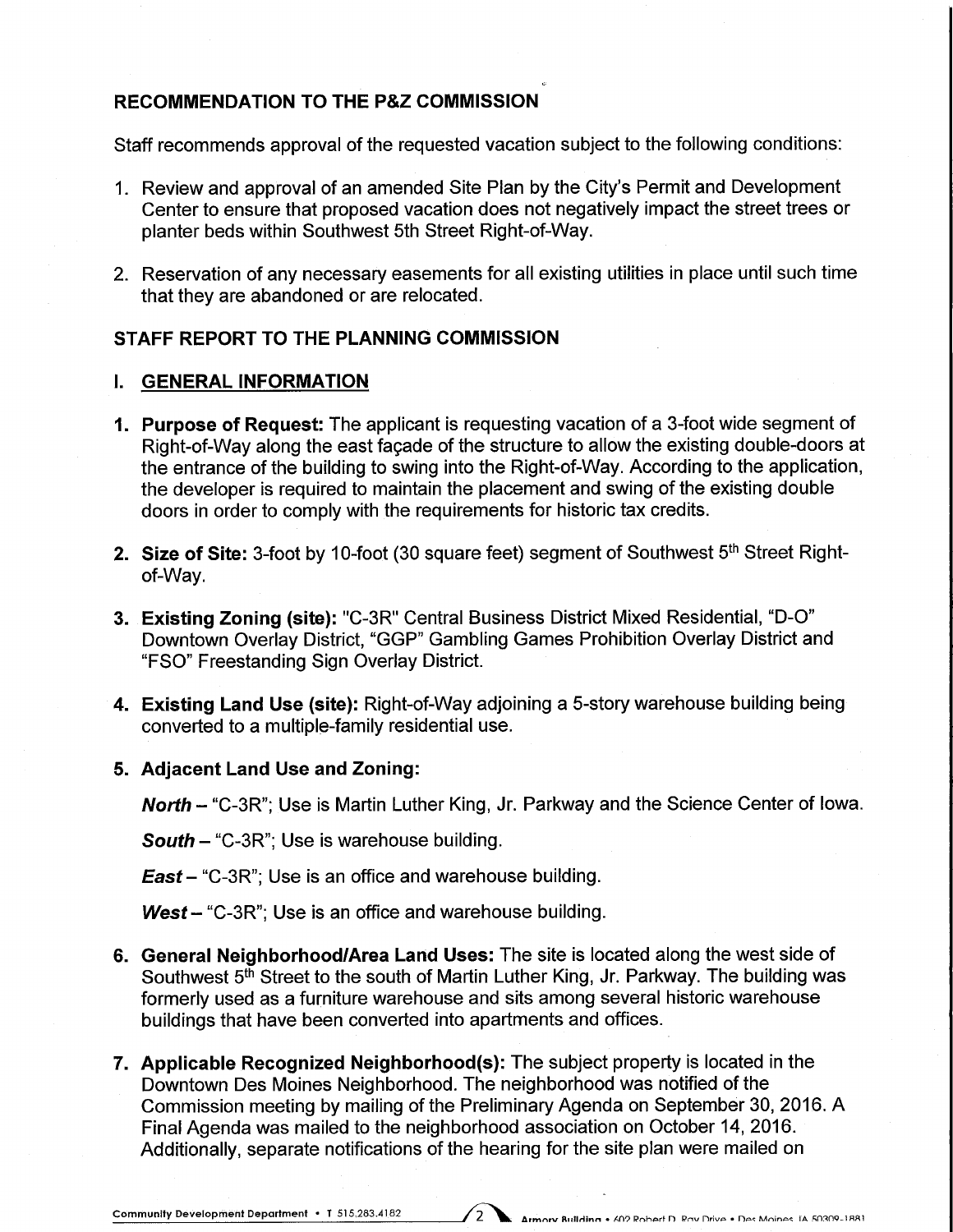October 10, 2016 (10 days prior to the hearing) to the neighborhood association and to the primary titleholder on file with the Polk County Assessor for every owner of property adjacent to the site.

All agendas and notices are mailed to the primary contact(s) designated by the recognized neighborhood association to the City of Des Moines Neighborhood Development Division. The Downtown Des Moines Neighborhood Association notices were mailed to Jon Thompson, 1719 Grand Avenue, #330, Des Moines, IA 50309.

6. Relevant Zoning History: On August 20, 2015, the Plan & Zoning Commission approved a Site Plan for "Harbach Lofts" under design guidelines for multiple-family dwellings, to allow the adjoining 5-story warehouse building and 5-story artist studio building to be converted to 103 units of multiple-family residential apartments.

On October 5, 2016, the applicant submitted an application for a minor amendment to this Site Plan in order to accommodate the proposed door swing encroachment. This amendment is being reviewed administratively since it would not eliminate any planter beds.

- 7. PlanDSM Land Use Plan Designation: Downtown Mixed Use.
- 8. Applicable Regulations: In consideration of the criteria set forth in Chapter 18B of the Iowa Code, the Commission reviews all proposals to vacate land dedicated for a specific public purpose, such as for streets and parks, to determine whether the land is still needed for such purpose or may be released (vacated) for other use. The recommendation of the Commission is forwarded to the City Council.

# II. ADDITIONAL APPLICABLE INFORMATION

- 1. Street System & Access: The Site Plan amendment that has been submitted to the City's Permit & Development Center for administrative review demonstrates that the proposed vacation would not impact the minimum required 6-foot wide pedestrian path within the Right-of-Way. This Site Plan amendment does not require the elimination of any street trees or planter beds within Southwest 5<sup>th</sup> Street Right-of-Way.
- 2. Utilities: It does not appear that the requested vacation would impact any utilities. However, easements must be provided for any existing utilities in place until such time that they may be abandoned or are relocated. Any change to the existing water service would need to be submitted to the Des Moines Water Works.

#### SUMMARY OF DISCUSSION

Greg Jones asked if anyone was present to speak on this item. None were present or requested to speak.

#### COMMISSION ACTION:

Mike Simonson moved staff recommendation for approval of the requested vacation subject to the following conditions: